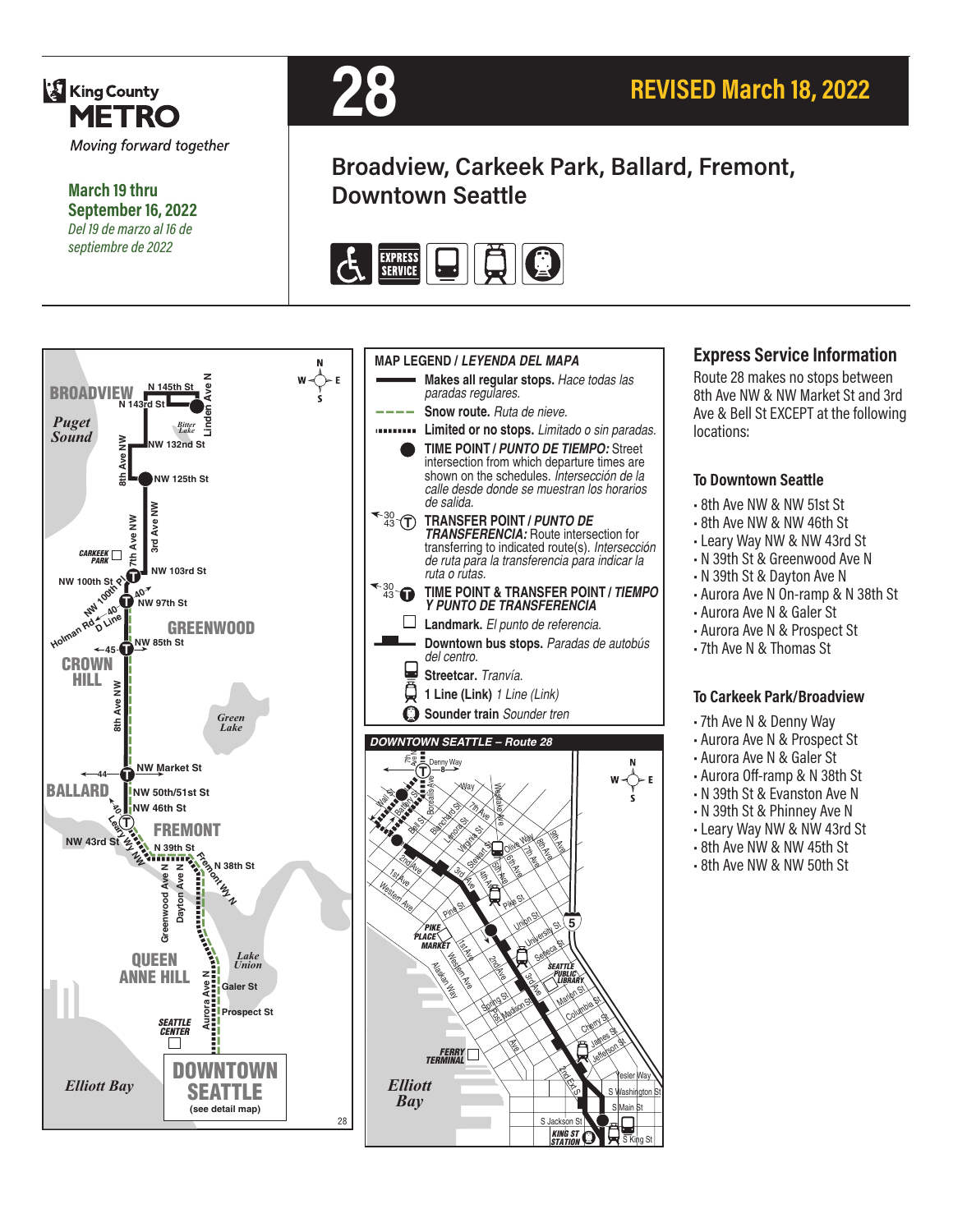### Route 28 Monday thru Friday to Downtown Seattle

*Servicio de lunes a viernes al centro de Seattle*

|                                                                        |                  | <b>Bitter Lake Broadview Crown Hill</b> | <b>Ballard</b>       |                | <b>Downtown Seattle</b> |                                               |
|------------------------------------------------------------------------|------------------|-----------------------------------------|----------------------|----------------|-------------------------|-----------------------------------------------|
| Linden                                                                 | 3rd Ave NW       | 8th Ave NW                              | 8th Ave              | Wall St        | 3rd Ave                 |                                               |
| Ave N &<br>N 143rd St                                                  | &<br>NW 125th St | &<br>NW 97th St                         | NW & NW<br>Market St | &<br>5th Ave   | &<br>Pike St            | To Route                                      |
| Stop #27780                                                            | Stop #27910      | Stop #28030                             | Stop #28210          | Stop #7430     | Stop #433               |                                               |
|                                                                        |                  | 5:10                                    | 5:17                 | 5:29           | 5:36                    | 132                                           |
| 5:18                                                                   | 5:26             | 5:50                                    | 5:38<br>5:57         | 5:49<br>6:09   | 5:56<br>6:16            | 132<br>132                                    |
| 5:45<br>6:02                                                           | 5:53<br>6:10     |                                         | 6:06<br>6:23         | 6:19<br>6:37   | 6:24<br>6:42            | 131<br>131                                    |
|                                                                        |                  | 6:31                                    | 6:38                 | 6:53           | 7:00                    | 132                                           |
| 6:33                                                                   | 6:41             | 6:57                                    | 6:56<br>7:05         | 7:11<br>7:21   | 7:18<br>7:28b           | 132                                           |
| 6:52                                                                   | 7:00             |                                         | 7:15                 | 7:32           | 7:40                    | 132                                           |
|                                                                        |                  | 7:13<br>7:20                            | 7:22<br>7:29         | 7:39<br>7:46   | 7:46b<br>7:53b          | <b>RB</b>                                     |
| 7:11                                                                   | 7:19             |                                         | 7:35                 | 7:54           | 8:02                    | 132                                           |
| 7:32                                                                   | 7:40             | 7:40                                    | 7:50<br>7:57         | 8:09<br>8:16   | 8:16b<br>8:23b          | RB<br>RB                                      |
| 7:53                                                                   |                  | 8:02                                    | 8:12<br>8:18         | 8:31           | 8:38b                   | RB                                            |
|                                                                        | 8:01             | 8:14                                    | 8:24                 | 8:37<br>8:43   | 8:44b<br>8:51           | <b>RB</b><br>132                              |
| 8:20                                                                   | 8:28             | 8:27                                    | 8:37<br>8:45         | 8:55<br>9:03   | 9:02b<br>9:09           | RB<br>131                                     |
|                                                                        |                  | 8:47                                    | 8:55                 | 9:11           | 9:18b                   | <b>RB</b>                                     |
|                                                                        |                  | 9:05                                    | 9:14<br>9:44         | 9:30<br>10:00  | 9:36<br>10:07           | 131                                           |
| $\frac{1}{1}$                                                          |                  | 9:35<br>10:06                           | 10:15                | 10:30          | 10:37                   | 132<br>132                                    |
|                                                                        |                  | 10:37<br>11:08                          | 10:46<br>11:16       | 11:00<br>11:30 | 11:07<br>11:37          | 132<br>132                                    |
| $\overline{a}$                                                         |                  | 11:38                                   | 11:46                | 12:00          | 12:07                   | 132                                           |
|                                                                        |                  | 12:08<br>12:37                          | 12:16<br>12:45       | 12:30<br>1:00  | 12:38<br>1:08           | $\overline{1}\overline{3}\overline{2}$<br>132 |
| $\frac{1}{2}$                                                          |                  | 1:06                                    | 1:15                 | 1:30           | 1:38                    | $\frac{1}{1}$ $\frac{3}{2}$                   |
|                                                                        |                  | 1:36<br>2:06                            | 1:45<br>2:15         | 2:00<br>2:30   | 2:08<br>2:38            |                                               |
| $\equiv$                                                               |                  | 2:35<br>3:04                            | 2:44<br>3:13         | 3:00<br>3:30   | 3:08<br>3:38            | 132<br>132<br>132                             |
|                                                                        |                  | 3:33                                    | 3:42                 | 4:00           | 4:08                    | 132                                           |
|                                                                        |                  | 4:03<br>4:33                            | 4:12<br>4:42         | 4:30<br>5:00   | 4:38<br>5:09            | 132<br>132                                    |
|                                                                        |                  | 5:04                                    | 5:12                 | 5:30           | 5:39                    | 132                                           |
| $\frac{-}{1}$                                                          |                  | 5:37<br>6:06                            | 5:45<br>6:14         | 6:01<br>6:30   | 6:09<br>6:38            | 132<br>132                                    |
|                                                                        | $\frac{1}{1}$    | 6:37                                    | 6:45                 | 7:00           | 7:08                    | 132<br>132                                    |
|                                                                        |                  | 7:06<br>7:35                            | 7:14<br>7:43         | 7:28<br>7:57   | 7:36<br>8:04            | 132                                           |
|                                                                        |                  | 8:05                                    | 8:13                 | 8:27           | 8:32                    | 131                                           |
|                                                                        |                  | 8:35<br>9:05                            | 8:43<br>9:12         | 8:57<br>9:27   | 9:02<br>9:35b           | 131                                           |
| $\overline{a}$                                                         |                  | 9:37                                    | 9:44                 | 9:57           | 10:02                   | 131                                           |
|                                                                        |                  | 10:05<br>10:36                          | 10:12<br>10:42       | 10:24<br>10:54 | 10:31<br>10:59          | 132<br>131                                    |
|                                                                        |                  | 11:06<br>12:07                          | 11:12<br>12:13       | 11:24<br>12:25 | 11:31<br>12:31b         | 132<br>RB                                     |
| <b>Bold PM time</b>                                                    |                  |                                         |                      |                |                         |                                               |
| Trip ends southbound 3rd Ave S & S Main St several minutes later.<br>b |                  |                                         |                      |                |                         |                                               |
| DD<br>Doturne to Duarcan Race Carago                                   |                  |                                         |                      |                |                         |                                               |

**RB** Returns to Ryerson Base Garage.

## Route 28 Monday thru Friday to Carkeek Park, Broadview

*Servicio de lunes a viernes a Carkeek Park, Broadview*

|                     | <b>Downtown Seattle</b> | <b>Ballard</b>     | <b>Whittier</b><br><b>Heights</b> | Crown Hill     |                    | <b>Broadview Bitter Lake</b>                         |
|---------------------|-------------------------|--------------------|-----------------------------------|----------------|--------------------|------------------------------------------------------|
| 4th Ave S           | 3rd Ave                 | 8th Ave            | 8th Ave NW                        | NW 100th PI    | 3rd Ave NW         | Linden                                               |
| Island &            | &                       | <b>NW &amp; NW</b> | &                                 | &              | &                  | Ave N &                                              |
| S Jackson St        | <b>Bell St</b>          | Market St          | NW 85th St                        | 7th Ave NW     | <b>NW 125th St</b> | N 143rd St                                           |
| Stop #619           | Stop #605               | Stop #28470        | Stop #28600                       | Stop #28680    | Stop #28780        | Stop #27780                                          |
| 5:26                | 5:38                    | 5:50               | 5:54                              | 5:57           |                    |                                                      |
| 6:00                | 6:13                    | 6:27               | 6:31                              | 6:36           |                    |                                                      |
| 6:32                | 6:45                    | 7:00               | 7:05                              | 7:10           |                    |                                                      |
| 7:02<br>7:32        | 7:16<br>7:46            | 7:31<br>8:01       | 7:36<br>8:06                      | 7:41<br>8:11   |                    | —                                                    |
| 8:02                | 8:16                    | 8:31               | 8:36                              | 8:41           |                    | $\overline{\phantom{0}}$                             |
| 8:32                | 8:46                    | 9:02               | 9:07                              | 9:12           |                    |                                                      |
| 9:02                | 9:16                    | 9:32               | 9:37                              | 9:42           |                    |                                                      |
| 9:32                | 9:45                    | 10:00              | 10:05                             | 10:10          |                    |                                                      |
| 10:02<br>10:32      | 10:15<br>10:45          | 10:30<br>11:00     | 10:36<br>11:06                    | 10:41<br>11:11 |                    | $\overline{\phantom{0}}$                             |
| 11:02               | 11:15                   | 11:29              | 11:35                             | 11:40          |                    | $\overline{\phantom{0}}$                             |
| 11:32               | 11:45                   | 11:58              | 12:04                             | 12:09          |                    |                                                      |
| 12:02               | 12:16                   | 12:30              | 12:36                             | 12:41          |                    | $\overline{\phantom{0}}$                             |
| 12:32               | 12:46                   | 1:00               | 1:06                              | 1:12           |                    | -                                                    |
| 1:02<br>1:28        | 1:17<br>1:43            | 1:31<br>1:57       | 1:37<br>2:03                      | 1:43<br>2:10   |                    | $\overline{\phantom{0}}$<br>$\overline{\phantom{0}}$ |
| 1:58                | 2:13                    | 2:28               | 2:35                              | 2:43           |                    | $\overline{\phantom{0}}$                             |
| 2:28                | 2:42                    | 2:59               | 3:07                              | 3:15           |                    |                                                      |
| 2:59                | 3:13                    | 3:31               | 3:39                              | 3:48           |                    |                                                      |
| 3:24                | 3:38                    | 3:56               | 4:04                              | 4:14           |                    |                                                      |
| 3:54<br>4:06        | 4:09<br>4:20            | 4:28<br>4:40       | 4:37<br>4:48                      | 4:46           | 4:57               | 5:06                                                 |
| 4:23                | 4:38                    | 4:59               | 5:08                              |                | 5:18               | 5:28                                                 |
| 4:34                | 4:49                    | 5:11               | 5:20                              |                | 5:30               | 5:42                                                 |
| 4:44                | 4:59                    | 5:22               | 5:31                              | ▃              | 5:41               | 5:52                                                 |
| 4:54                | 5:10                    | 5:32               | 5:41                              |                | 5:51               | 6:02                                                 |
| 5:04<br>5:19        | 5:20<br>5:35            | 5:43<br>5:57       | 5:52<br>6:05                      |                | 6:02<br>6:15       | 6:13<br>6:25                                         |
| 5:31                | 5:47                    | 6:09               | 6:17                              |                | 6:26               | 6:36                                                 |
| 5:46                | 6:02                    | 6:23               | 6:31                              |                | 6:40               | 6:50                                                 |
| 6:12                | 6:26                    | 6:44               | 6:51                              |                | 7:00               | 7:09                                                 |
| 6:32                | 6:45                    | 7:02               | 7:09                              | 7:14           |                    |                                                      |
| 7:02                | 7:13<br>7:44            | 7:29               | 7:36                              | 7:41           |                    |                                                      |
| 7:33<br>8:03        | 8:13                    | 7:59<br>8:28       | 8:05<br>8:34                      | 8:09<br>8:38   |                    |                                                      |
| 8:35                | 8:45                    | 8:59               | 9:05                              | 9:09           |                    | —                                                    |
| 9:06                | 9:16                    | 9:30               | 9:36                              | 9:40           |                    |                                                      |
| 9:36                | 9:46                    | 10:00              | 10:06                             | 10:10          |                    | $\overline{\phantom{0}}$                             |
| 10:06               | 10:16                   | 10:30              | 10:36                             | 10:40          |                    |                                                      |
| 11:07<br>12:10      | 11:17<br>12:19          | 11:30<br>12:32     | 11:35<br>12:37                    | 11:39<br>12:41 |                    |                                                      |
|                     |                         |                    |                                   |                |                    |                                                      |
| <b>Bold PM time</b> |                         |                    |                                   |                |                    |                                                      |

**This trip is cancelled.** To address ongoing operational and vehicle maintenance capacity limitations, some trips have been temporarily cancelled.

#### **Holiday Information** *Información sobre días festivos*

This route will operate its Sunday schedule on the following holidays. *Esta ruta operará según su horario de domingo en los siguientes días festivos.*

| <b>Memorial Day</b>     | May 30          |
|-------------------------|-----------------|
| Día de los Caídos       | 30 de mayo      |
| Independence Day        | July 4          |
| Día de la independencia | 4 de julio      |
| Labor Day               | September 5     |
| Día del Trabajo         | 5 de septiembre |

#### **Snow/ Emergency Service**  *Servicio en caso de nieve o emergencia*

#### During most snow conditions, this bus will follow the special snow routing shown on the map. If Metro declares an emergency, the bus will not operate. Visit kingcounty.gov/ metro/snow to register for **Transit Alerts** and to learn more.

*En la mayoría de las condiciones de nieve, este autobús seguirá la ruta especial en caso de nieve como se indica en el mapa. Si Metro declara una emergencia, el autobús no circulará. Visite kingcounty.gov/metro/snow para registrarse y recibir las alertas de transporte público y obtener más información.*



**March 19 thru September 16, 2022 2** *Del 19 de marzo al 16 de septiembre de 2022*